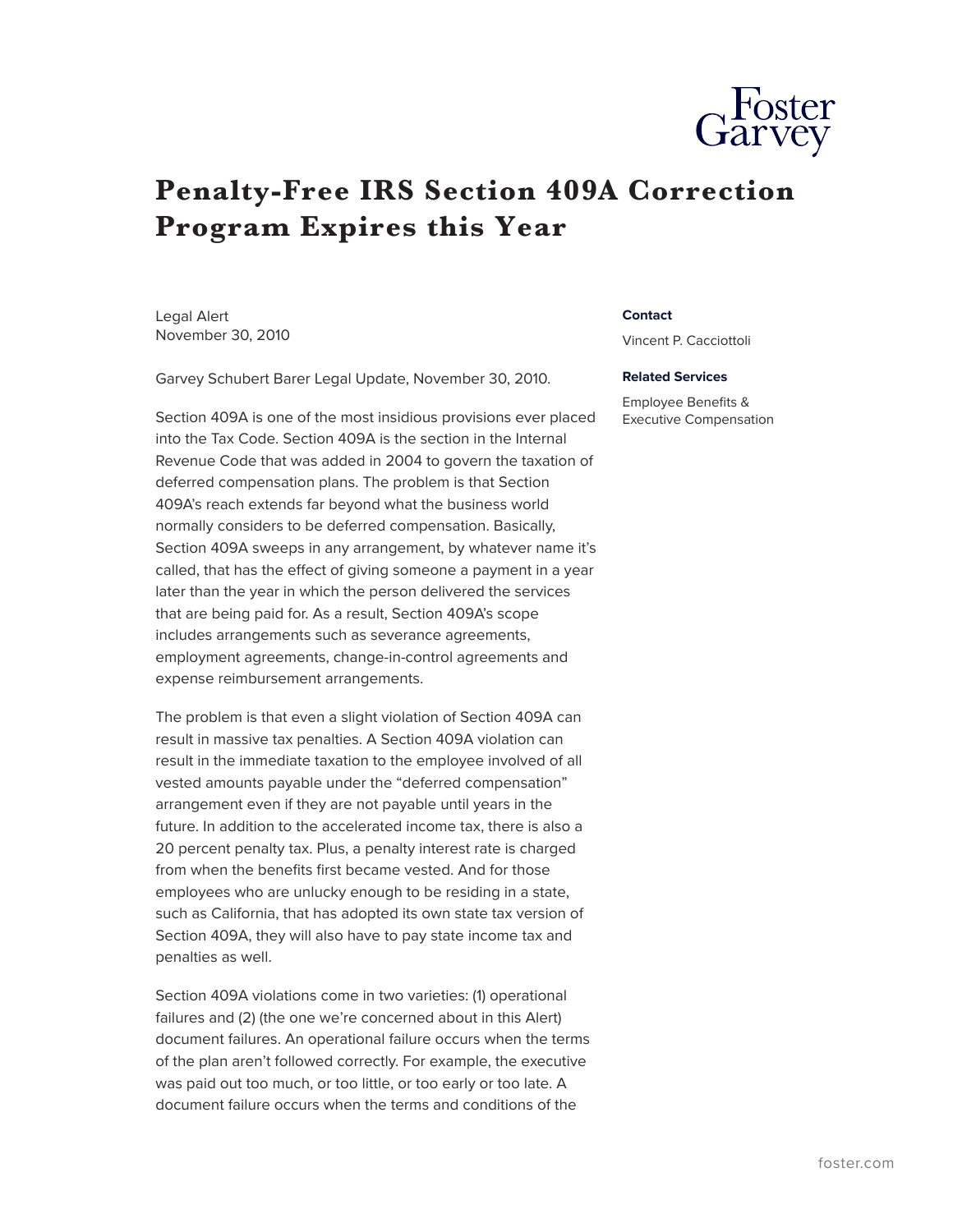

"deferred compensation" plan/agreement/arrangement do not follow the requirements of, or the definitions used in, Section 409A. And it's important to realize that a Section 409A violation occurs as soon as a document has an offending provision, even if that offending provision never gets used. (The IRS does not believe in the "No Harm/No Foul" Rule.)

Common document failures that are considered to be Section 409A violations include:

Allowing for payment upon termination of employment, if that termination does not meet the Section 409A definition of "separation from service."

Using a definition of "change-in-control" in a "single trigger" plan that doesn't track the definition used in Section 409A.

Defining "disability" more liberally than what's allowed under Section 409A.

Allowing payments to be delayed longer than 90 days after the payment date.

Conditioning severance payments upon the delivery of a signed release but failing to place a time limit on the delivery of the release that precludes the employee from controlling the tax year in which the severance payment is received (assuming the severance arrangement isn't structured to be exempt from Section 409A).

Allowing for payment events that are not permitted under Section 409A.

Giving the employer the discretion to accelerate payments.

Letting the employee decide the form of payment or the payment schedule at the time the benefits become payable.

Giving the employer or the employee the discretion to change the time or schedule of payments.

Allowing employees to defer salary or bonuses outside of the deadlines set by Section 409A.

Not providing for the six-month delay in payment upon termination of employment by a "specified employee" (applies to publicly traded companies only).

The IRS currently has a correction program in place that allows document failures to be corrected without any tax penalties. The correction involves amending the document to remove or modify the offending provision, attaching a statement regarding the correction to the employer's tax return and providing the employees involved with a statement regarding the correction for them to attach to their federal tax returns.

But to come under this correction program, the corrective amendment has to be adopted no later than December 31, 2010. Keep in mind that an amendment may need to be adopted or approved by the employer's Compensation Committee or Board of Directors and may also need the written consent of the participants involved. So, make sure to take Board meeting dates and holiday vacation schedules into account if you're trying to meet the December 31 deadline.